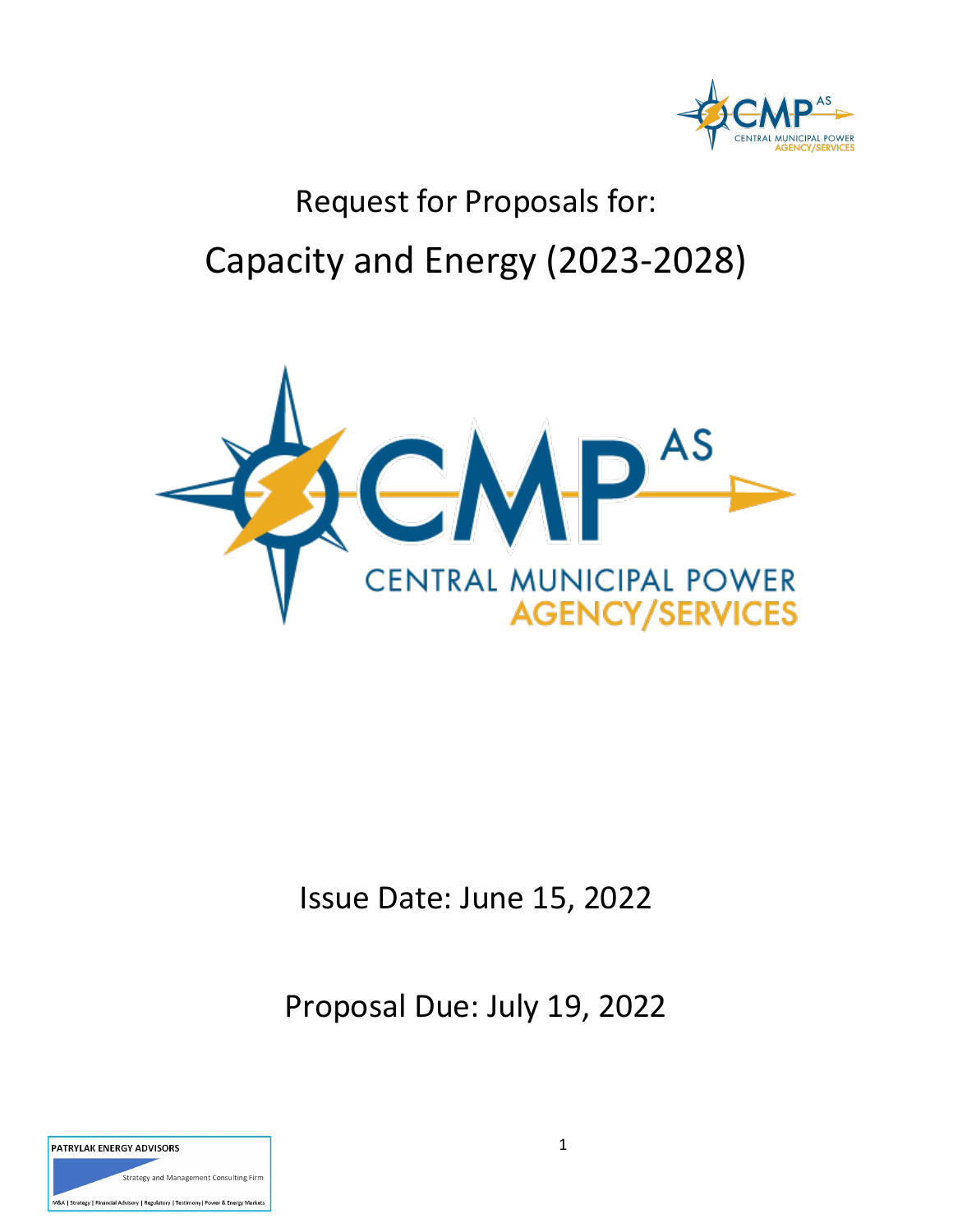

#### **Table of Contents**

- 1.0 Introduction
	- 1.1 Overview
	- 1.2 Purpose
	- 1.3 Notice of Disclaimer
	- 1.4 Confidentiality
- 2.0 Information and Instructions for Respondent
	- 2.1 RFP Administration and Contact Information
	- 2.2 RFP Schedule
	- 2.3 Notice of Intent to Bid
	- 2.4 Preparation and Submission of Proposals
	- 2.5 Evaluation Criteria
	- 2.6 Financial Qualifications
	- 2.7 Errors, Modifications, or Withdrawal of Proposal
	- 2.8 Reserved Rights
	- 2.9 Disqualification of Proposal
	- 2.10 Credit and Risk Concerns
	- 2.11 Collusion
	- 2.12 Consents and Approval Process
	- 2.13 Compliance with Regulations
- 3.0 Form, Submission, Proposal Terms and Pricing Details
	- 3.1 Submission Requirements
	- 3.2 Submittal Tables and Signatory Requirements

| <b>PATRYLAK ENERGY ADVISORS</b>                                                       |
|---------------------------------------------------------------------------------------|
| Strategy and Management Consulting Firm                                               |
| M&A   Strategy   Financial Advisory   Regulatory   Testimony   Power & Energy Markets |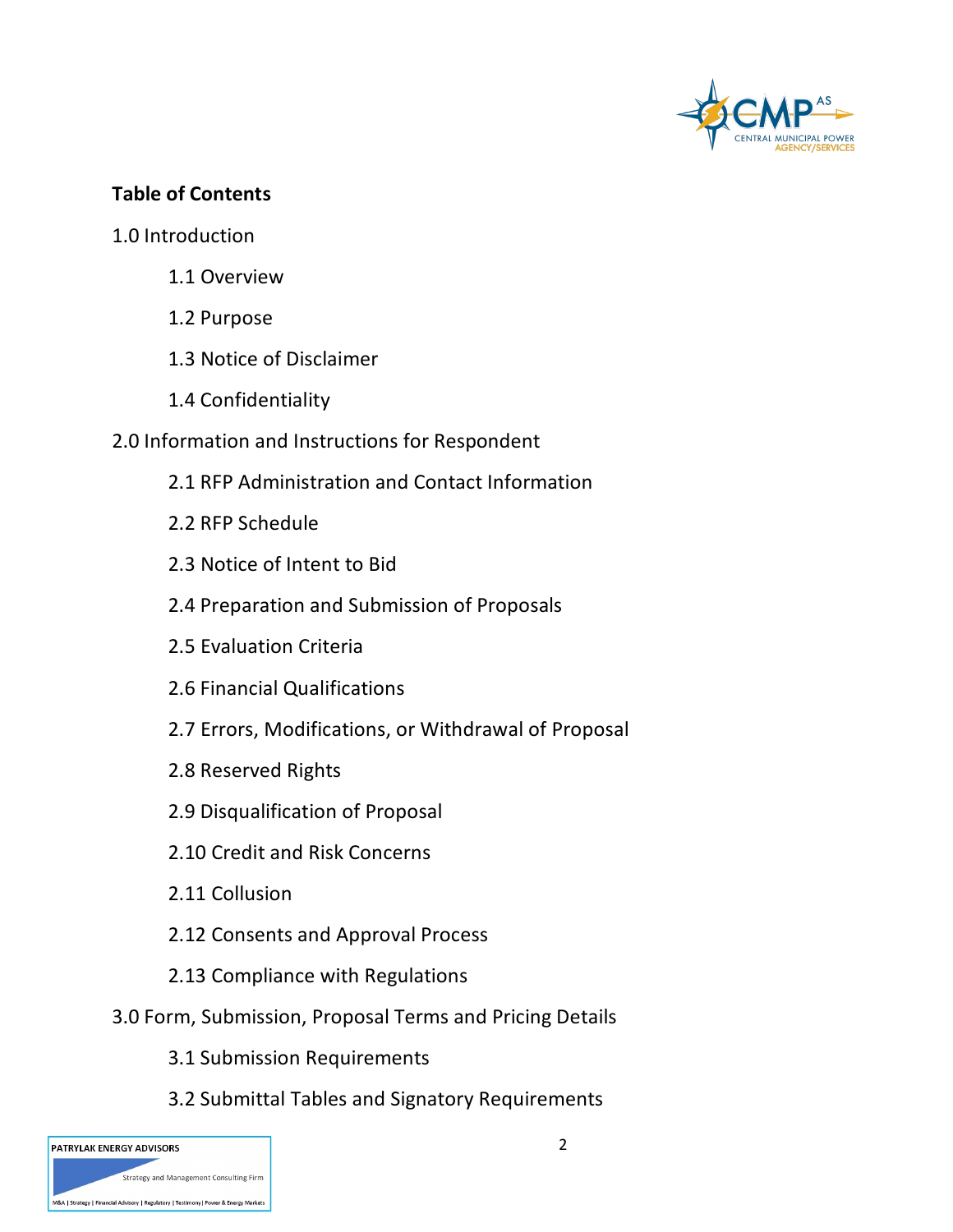

#### **1. Introduction**

#### **1.1 Overview**

Central Municipal Power Agency/Services (CMPAS) serves as a public power joint action agency providing power management and utility services for its electric utility members and affiliates. As an agent of the Central Minnesota Municipal Power Agency (CMMPA), CMPAS operates as a project-oriented, partial, or fullrequirements agency. CMPAS provides a wide range of services including strategic management, long-term power supply planning and procurement, energy market scheduling services, transmission ownership, project development and administration, utility accounting and finance support.

#### **1.2. Purpose**

The purpose of this RFP is for CMPAS to identify potential supply options for:

1) Up to 10MW capacity MISO Zone 1 and 5MW capacity MISO Zone 3,

2) Up to 10MW Energy product (7X24) at MISO Minn Hub, and/or

3) Up to 10MW on-peak energy product (5x16) at MISO Minn Hub.

4) 5-10 MW solar installed capacity and energy, including associated Minnesota eligible environmental attributes within the MISO footprint (Zone 1 or Zone 3 preferred)

The proposals for items 1 through 3 above should be for a 1–5-year term starting in 2023. Each MISO Planning Year is based off a twelve-month period from June 1st of each year to May 31st of the succeeding year. Item 4 term is negotiable. CMPAS is willing to accept multiple Proposals from a Respondent for any or all of the above items.

#### **1.3 Notice of Disclaimer**

CMPAS does not make, or will be deemed to have made, any current or future representation, promise or warranty, expressed or implied in the production of this document. CMPAS reserves the right to modify or supplement this RFP as deemed necessary. All recipients and participants of this RFP are responsible for

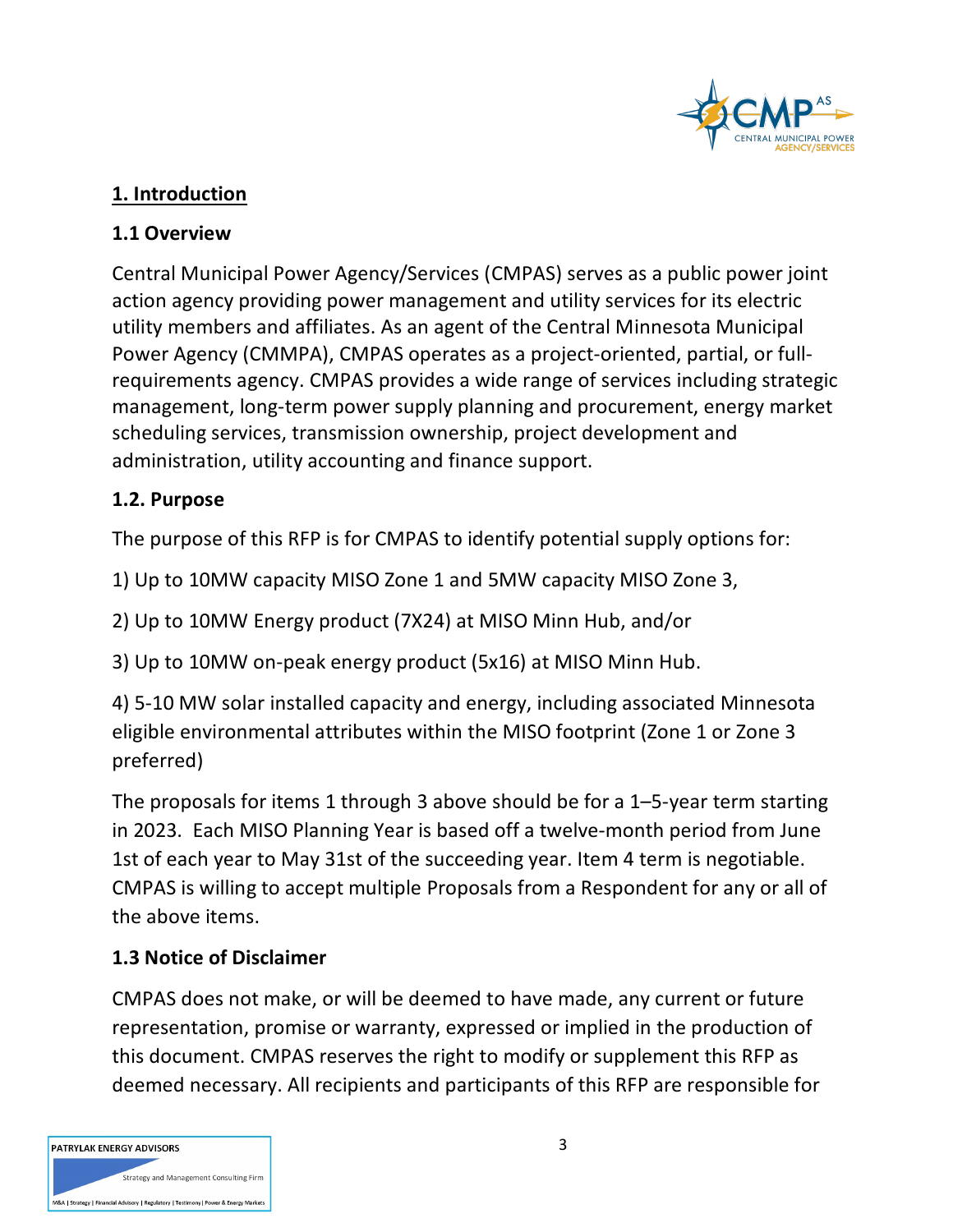

all costs incurred in evaluating and responding to this solicitation and/or through the negotiation process. CMPAS in its sole discretion and without any limitation may refuse to accept and or evaluate any and all Proposals and to proceed in a manner that is deemed appropriate. CMPAS may modify these criteria at any time without prior notification. CMPAS also reserves the right to negotiate with Respondents once Proposals are submitted. CMPAS may also make a request for additional information regarding any Proposal submitted at its discretion. Rejected Respondents will have no claim against CMPAS or any employees or officers of CMPAS.

#### **1.4 Confidentiality**

All Proposals shall become the exclusive property of CMPAS. The Respondent shall treat and preserve ALL information, data and communications received from CMPAS as confidential and will only distribute to such personnel who are required as part of this RFP process. CMPAS will consider as confidential only those portions of the Respondent's Proposal that are clearly marked as confidential. It is however possible that Proposals may become subject to discovery and disclosure as required in regulatory or judicial proceeding. In such cases, Respondents may also be required to discuss such Proposals if requested by a state, governmental or other agency or court. Respondents may be required to sign a confidentiality agreement once negotiations begin. CMPAS recognizes that proposals submitted through this process may contain sensitive information. This information could be confidential and represent a competitive business strategy. Unless authorized by the bidder or required by law, CMPAS will hold the identity of participating counterparties and the contents of each proposal received confidential.

#### **2.0 Information and Instructions for Respondent**

#### **2.1 RFP Administration and Contact Information**

All Respondent communications shall be directed to the Official Contact as listed below. All oral discussions or communications will be considered unofficial and non-binding. CMPAS will only rely on the written electronic Proposals provided by the Respondents. The Subject line must be "CMPAS Capacity and Energy RFP".

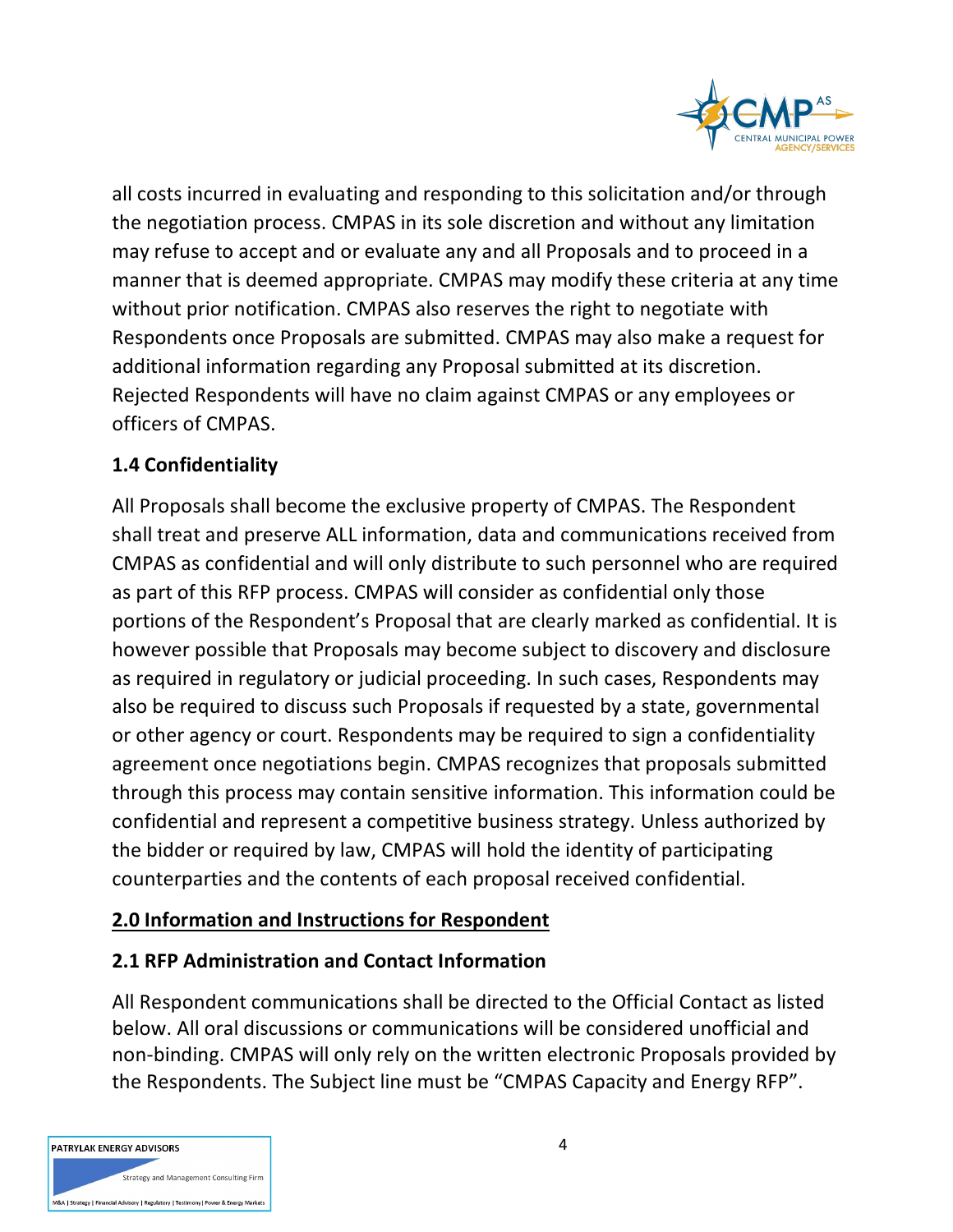

The notifications should be directed to: [robert.patrylak@patrylakenergyadvisors.com.](mailto:robert.patrylak@patrylakenergyadvisors.com)

Contact: Robert Patrylak

Title: Managing Partner and CEO, Patrylak Energy Advisors

Office Phone: 404-731-7802

RFP Email: [robert.patrylak@patrylakenergyadvisors.com](mailto:robert.patrylak@patrylakenergyadvisors.com)

#### **2.2 RFP Schedule**

RFP proposal and Evaluation Schedule

Release of RFP June 15, 2022

Notification of Interest June 24, 2022

Submittal of Questions by Bidders June 24, 2022

Response to Questions July 1, 2022

Bid Submittal Deadline July 19, 2022

Evaluation of Proposals September 16, 2022

Notification of Shortlist of Bidders September 23, 2022

Finalize Contracts with Shortlist Bidders October 14, 2022

Bidders may be given the opportunity to refresh pricing for best and final pricing on October 15, 2022.

Final Decision November 18, 2022

Required Capacity Start Date June 1, 2023

CMPAS reserves the right to unilaterally revise or suspend the schedule or terminate this RFP process at its sole discretion without liability to any Party. Any such changes will be posted on the CMPAS website: www.cmpas.org. CMPAS will provide answers to Bidders' questions via e-mail, in a form of Letter of Clarification(s) or Addenda.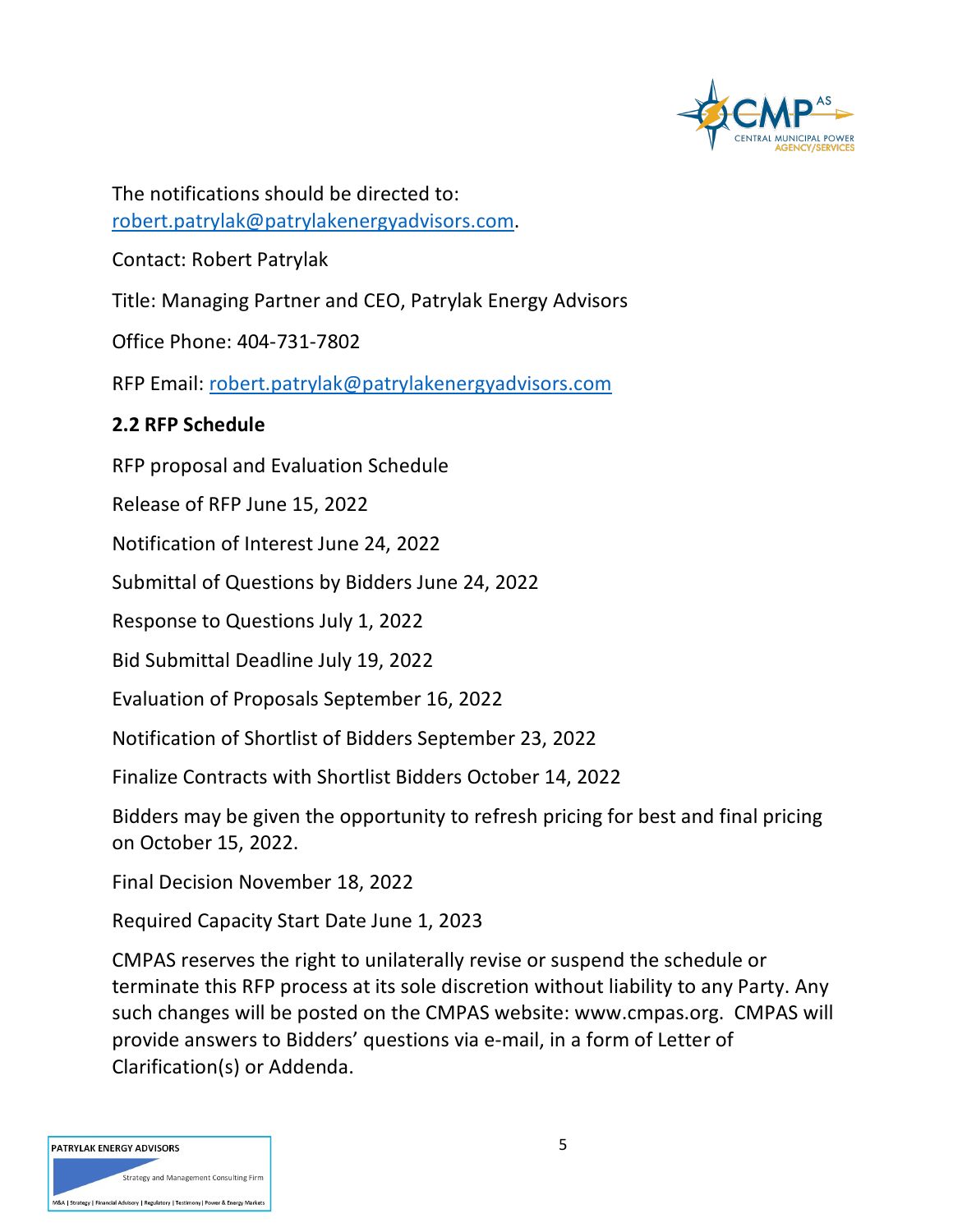

#### **2.3 Notice of Intent to Bid**

Please use the RFP Email address in Section 2.1 to give Notice of Intent to Bid by June 24, 2022. Please provide the following information when submitting the notice of intent to bid.

- Subject: CMPAS Capacity and Energy RFP
- Company name and address
- Authorized representative or point of contact with name, title, phone number and email address

#### **2.4 Preparation and Submittal of Proposals**

Respondents should note the following:

- All Proposals must be submitted and received electronically with the form provided in this document (form located at end of this document).
- All Proposals must be signed by a representative who is authorized to bind the Respondent to a contract.
- Proposal pricing and terms must remain in effect until December 31, 2022, with any contingencies clearly noted.
- To be considered and accepted, an electronic version of the Proposal must be sent to the defined RFP Email address in Section 2.1 no later than 5:00 PM Central Prevailing Time July 19, 2022.

#### **2.5 Evaluation Criteria**

It is CMPAS's intention to make the evaluations and rankings as fair and objective as possible while balancing multiple factors. After Proposals have been evaluated, a short-list may be identified for further negotiations. CMPAS will not only consider price, but also how the product would fit into CMPAS's current portfolio as well as the items noted below:

- Responsiveness of Proposal
- Logistical, technical, economic, and commercial viability of Proposal
- Integration into CMPAS's portfolio and utilization in the MISO Integrated Marketplace

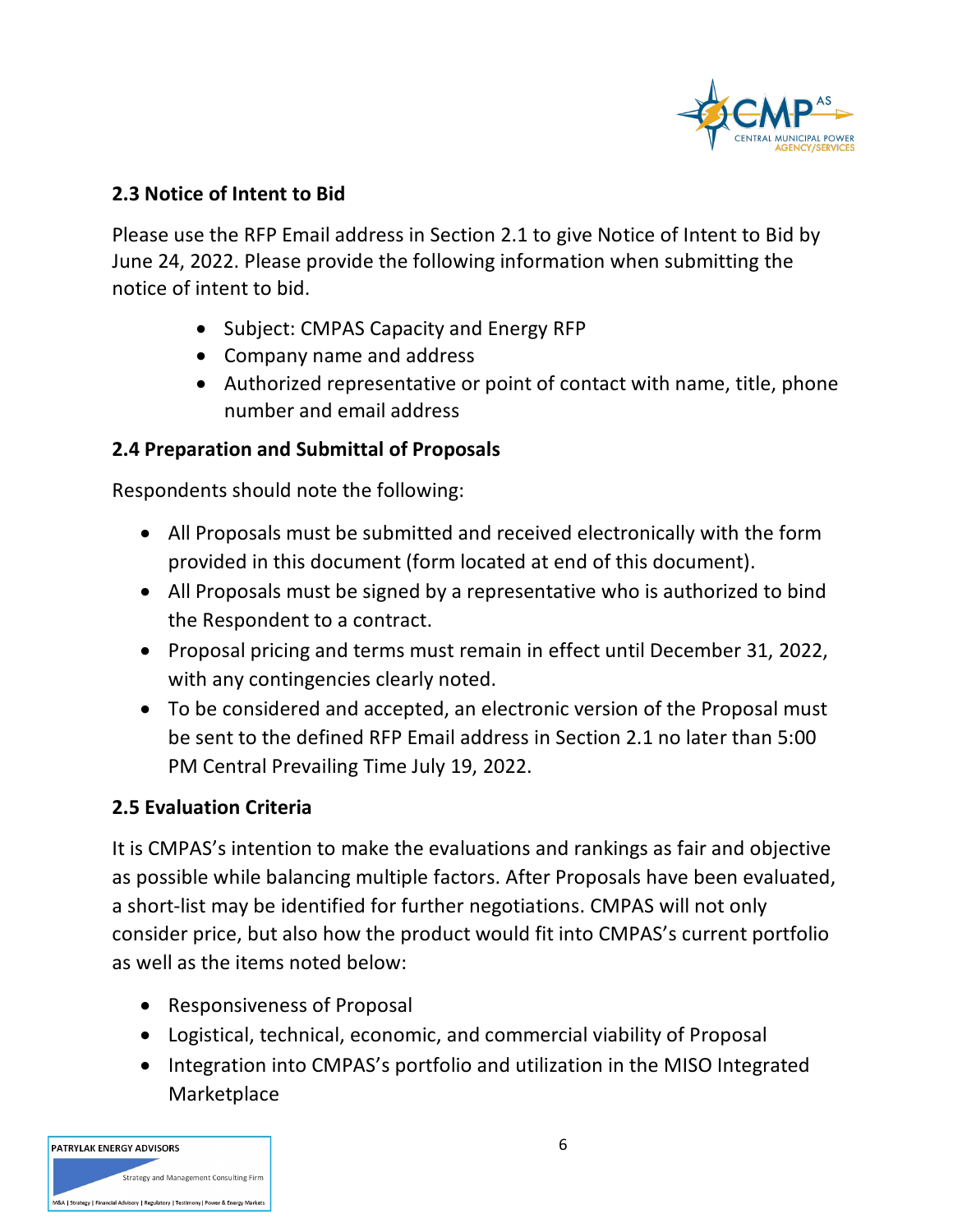

• Financial qualifications of Respondent

The criteria listed are not meant to be all inclusive, nor are they in any particular order of importance.

#### **2.6 Financial Qualifications**

The financial stability and creditworthiness of each Respondent is an important consideration for CMPAS. The level of creditworthiness may significantly impact CMPAS's decision to contract with a Respondent. Prior to execution of a contract, CMPAS will require the Respondent to provide financial documentation sufficient to adequately evaluate the financial stability and credit worthiness of the Respondent.

#### **2.7 Errors, Modification or Withdrawal of Proposal**

Each bidder is expected to carefully review the information provided in this RFP as it contains important instructions which must be followed in preparing the proposal. The bidder assumes the risk of any non-compliance resulting from errors on the part of the bidder or the failure of the bidder to follow the RFP.

Amendments to proposals received by CMPAS will only be accepted if submitted by the bidder prior to the proposal due date. The bidder may withdraw a proposal by giving notice to CMPAS at the email address noted prior to the proposal due date with the subject line "CMPAS Capacity and Energy RFP".

#### **2.8 Reserved Rights**

CMPAS reserves the right to request further information, as necessary, to complete its evaluation of the proposals received. Bidders agree that they are submitting their proposals without recourse against CMPAS for any reason, including rejection or failure to execute a PPA for any reason. CMPAS will not reimburse bidders for costs incurred in responding to this RFP for any follow-up negotiations, whether or not such negotiations result in a PPA.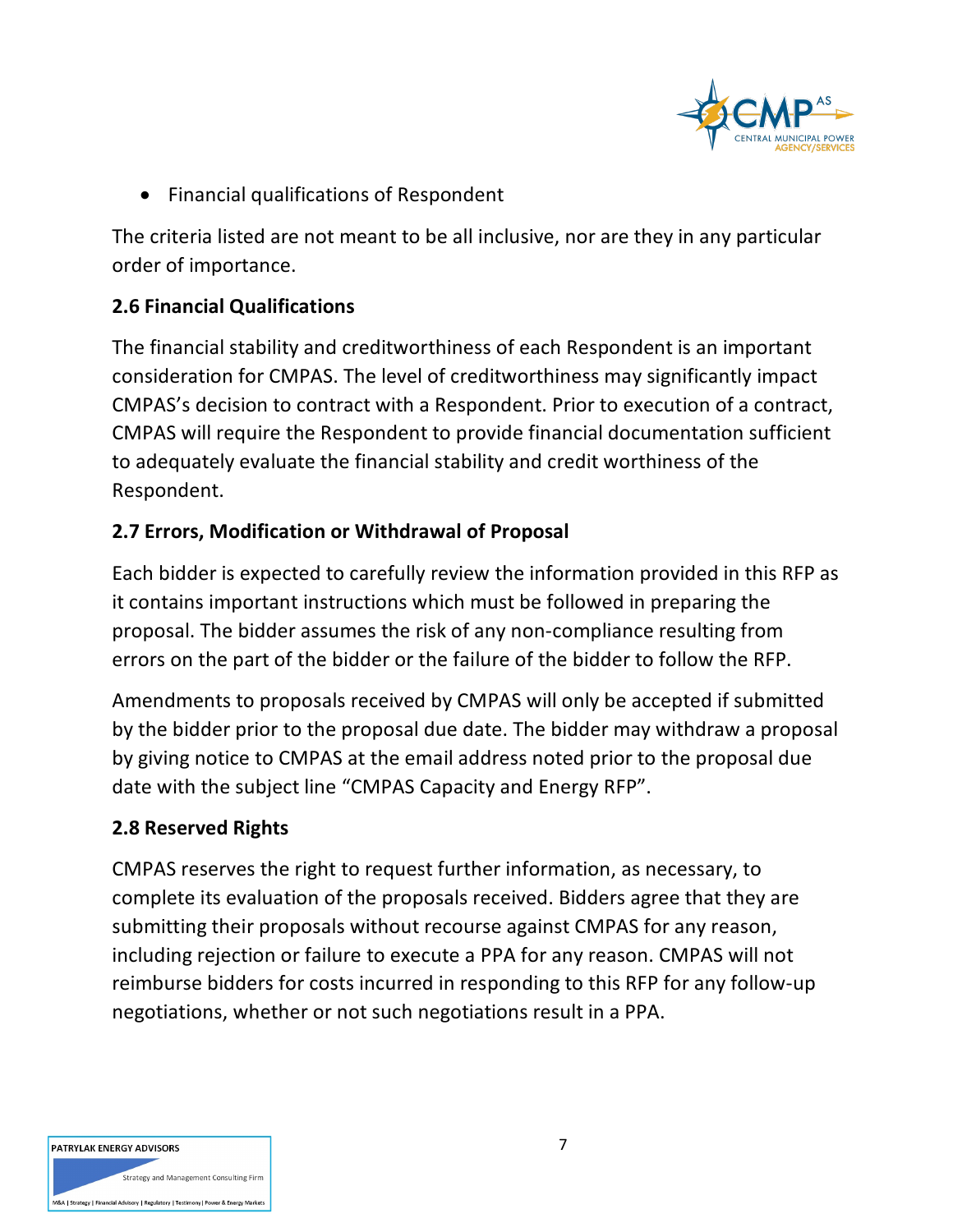

#### **2.9 Disqualification of Proposal**

CMPAS reserves the right, without qualification and in its sole discretion, to reject any and/or all proposals and to consider alternatives outside of this solicitation. A proposal may be disqualified at any point in the evaluation process if CMPAS determines, in its sole discretion, that the bidder has attempted to gain an advantage through conduct deemed unethical, conflict of interest, interference or any such means.

#### **2.10 Credit and Risk Concerns**

In reviewing and considering proposals, CMPAS will analyze potential credit and/or risk concerns in any comparison of proposals. As part of the detailed evaluation, CMPAS may specifically weigh the credit- and risk-related factors and/or costs underlying each of the proposals. The pricing provided shall expressly include the costs of credit support. CMPAS will review and assess the sufficiency and adequacy of the proposed credit support and may request additional credit support sureties, as determined at CMPAS's sole discretion.

#### **2.11 Collusion**

By submitting a proposal to CMPAS in response to this RFP, the Respondent certifies that the Respondent has not divulged discussed or compared its proposal with other Respondents and has not colluded whatsoever with any other Respondent or parties with respect to this or other proposals.

#### **2.12 Consents and Approval Process**

Any definitive agreement entered into will be conditioned upon regulatory actions and/or approvals by regulatory authorities. CMPAS reserves the right to seek any additional regulatory consents and approvals of third parties or governmental authorities as a condition to consummation of any transaction. All consents or approvals must be in form and substance satisfactory to CMPAS. Respondents will be required to support CMPAS's efforts in securing all consents and approvals.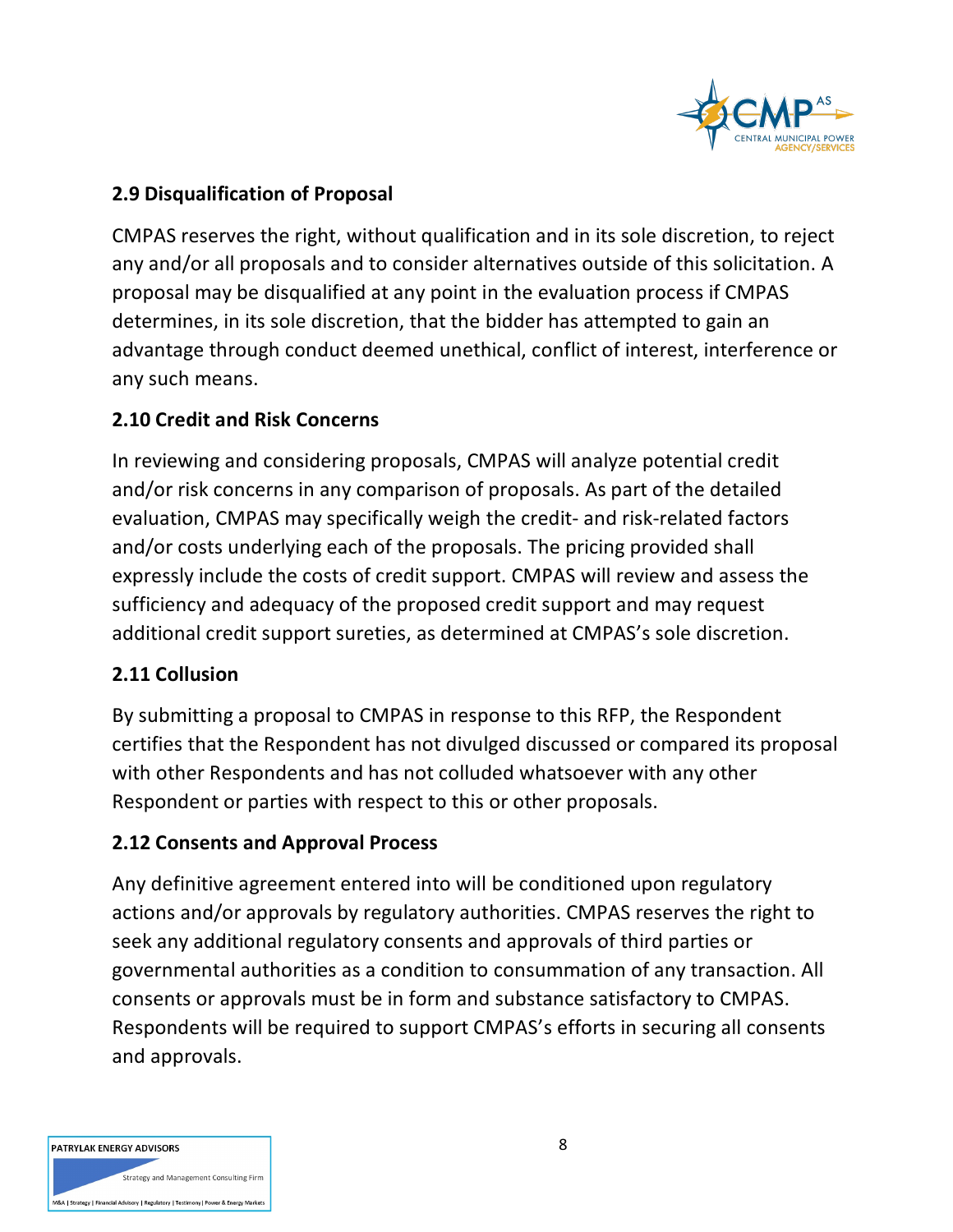

#### **2.13 Compliance with Regulations**

The Respondent(s) whose proposal is selected for continued evaluation will be responsible for acquiring and/or verifying that it is in compliance with all necessary licenses, permits, certifications, reporting requirements and approvals required by federal, state, and local government laws, regulations, and policies, including if applicable, for the design, construction and operation of the project. In addition, the Respondent shall fully support the regulatory approval process associated with any potential acquisition arrangement. Respondents shall be liable for all of its costs, and CMPAS shall not be responsible for any of the Respondent's costs incurred to prepare, submit, or negotiate its proposal, or any other related activity.

#### **3.0 Form, Submission, Proposal Terms and Pricing Details**

#### **3.1 Submission Requirements**

By submitting a proposal, each bidder agrees to accept and abide by the terms of this RFP. All costs incurred in responding to this RFP and preparing a proposal shall be borne by the bidder. CMPAS will not reimburse any bidder for costs incurred in responding to this RFP or for costs incurred during any subsequent negotiations related to this RFP. Proposals for this RFP must be received in accordance with the RFP Schedule. Please be prepared to conduct follow-up discussions upon submission of your proposal. A bidder may submit more than one proposal. Each proposal submitted by a bidder will be evaluated separately and must therefore meet all the requirements of this RFP on an individual basis. This will be an open RFP process, however non-firm resources or products will not be considered. CMPAS will only evaluate Proposals for products that are firm in nature and can be accredited for capacity and utilized for energy as defined by the MISO Tariff, Integrated Marketplace Protocols, and Planning Criteria.

- All Proposal Respondents MUST complete and submit the form provided at the end of the RFP.
- The availability of capacity product should be annual or can be adjusted for MISO seasonal construct changes (can be different pricing and different capacity amounts by season).

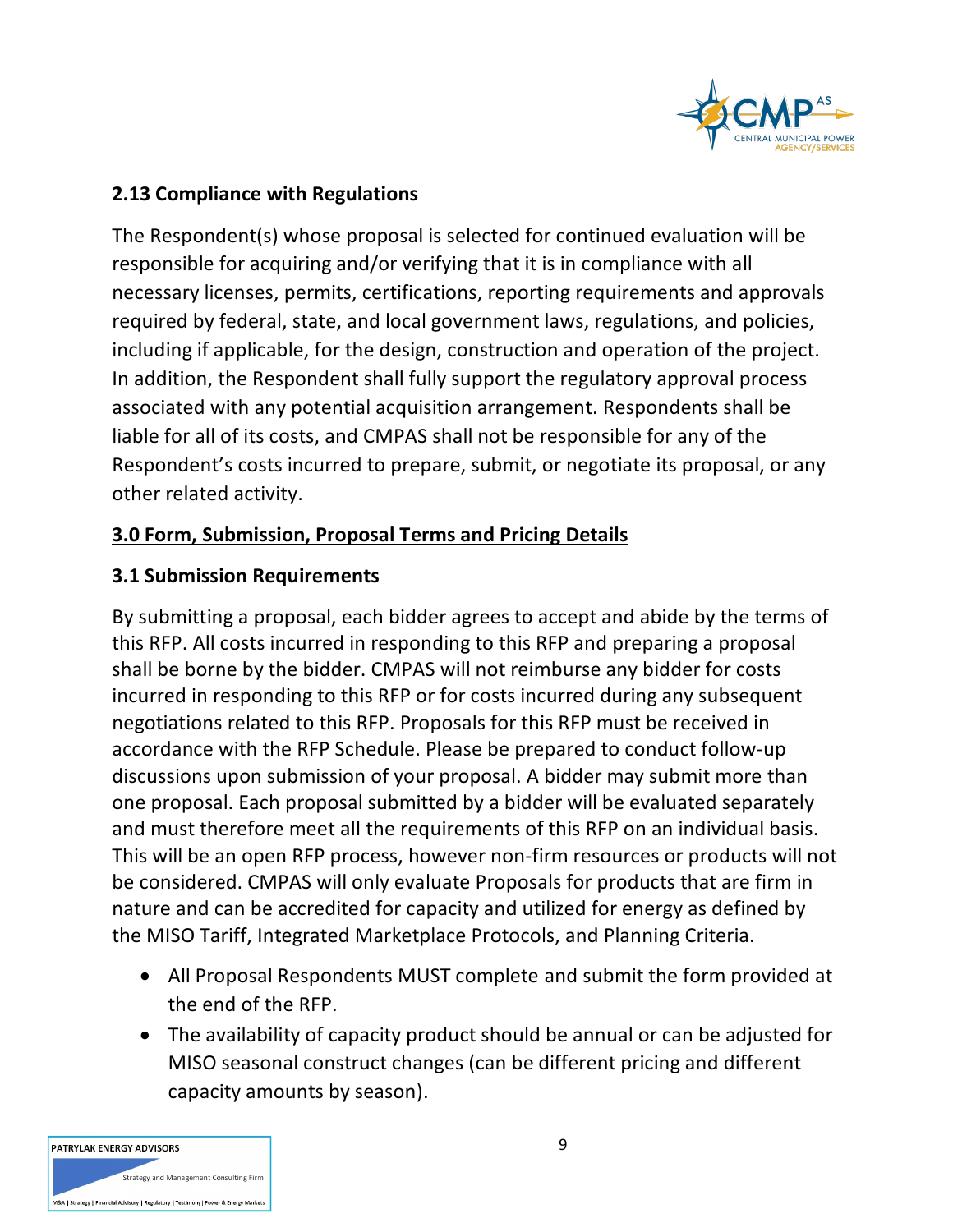

- CMPAS will not consider off-peak only products.
- Only energy with an on-peak, 5x16 or around the clock 7X24 energy will be considered for an energy product.
- Proposals must be for capacity that is accredited (Zonal Resource Credit ZRC) and energy that is offered in accordance with MISO requirements.
- Capacity charges must be stated in a single \$/ZRC per year price, inclusive of all applicable costs. Price may escalate over time.
- On-peak energy must be stated as single \$/MWh price, inclusive of all applicable costs (variable operations and maintenance costs (VOM), environmental, etc.). Price may escalate over time.
- Energy purchases will be scheduled through MISO Bilateral Settlement Schedules or exchange cleared.
- No contingencies to firmness allowed.
- All Proposals must be for capacity/capacity and energy either inside of the MISO footprint or delivered to the MISO border utilizing firm transmission. External resources shall provide proof of firm transmission.
- Three years of the most recent audited financial statements and footnote disclosures of the Seller or if not available, of the Guarantor or Letter of Credit provider
- If available, the most recent external rating agency report of the Seller, Guarantor, or Letter of Credit provider as applicable
- The governing Agreement will be the MISO Tariff.
- CMPAS plans to use NAEMA contract and NDA for finalizing agreement between the parties.
- The winning bid will be subject to negotiations over a binding contract upon execution of a Non-Disclosure Agreement (NDA).

#### **3.2 Submittal Tables and Signatory Requirements**

- Signatory must be an individual with the authority to contractually obligate Respondent.
- Information must include name, title, business name and address as well as contact information and state of incorporation.

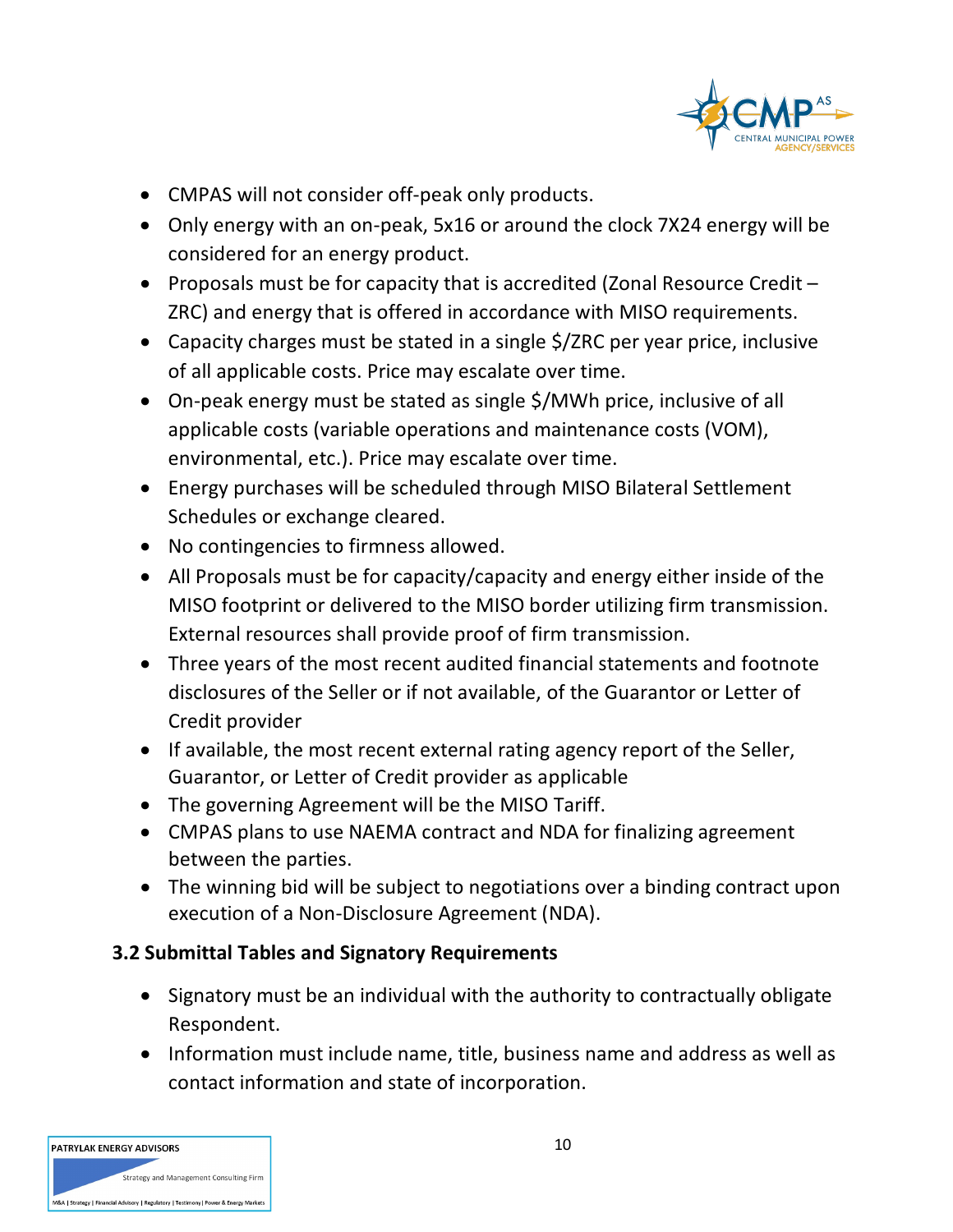

| 1.1.1<br>Zone 1<br><b>Planning Year</b> | <b>Quantity (# of</b><br>ZRCs) | <b>Delivery</b><br><b>Point</b> | <b>Contract Price</b><br>(\$per ZRC per<br>year) |
|-----------------------------------------|--------------------------------|---------------------------------|--------------------------------------------------|
| 2023-2024                               |                                | LRZ1                            |                                                  |
| 2024-2025                               |                                | LRZ1                            |                                                  |
| 2025-2026                               |                                | LRZ1                            |                                                  |
| 2026-2027                               |                                | LRZ1                            |                                                  |
| 2027-2028                               |                                | LRZ1                            |                                                  |

| 1.1.1<br>Zone 3<br><b>Planning Year</b> | <b>Quantity (#of</b><br>ZRCs) | <b>Delivery</b><br><b>Point</b> | <b>Contract Price</b><br>(\$per ZRC per<br>year) |
|-----------------------------------------|-------------------------------|---------------------------------|--------------------------------------------------|
| 2023-2024                               |                               | LRZ3                            |                                                  |
| 2024-2025                               |                               | LRZ3                            |                                                  |
| 2025-2026                               |                               | LRZ3                            |                                                  |
| 2026-2027                               |                               | LRZ3                            |                                                  |
| 2027-2028                               |                               | LRZ3                            |                                                  |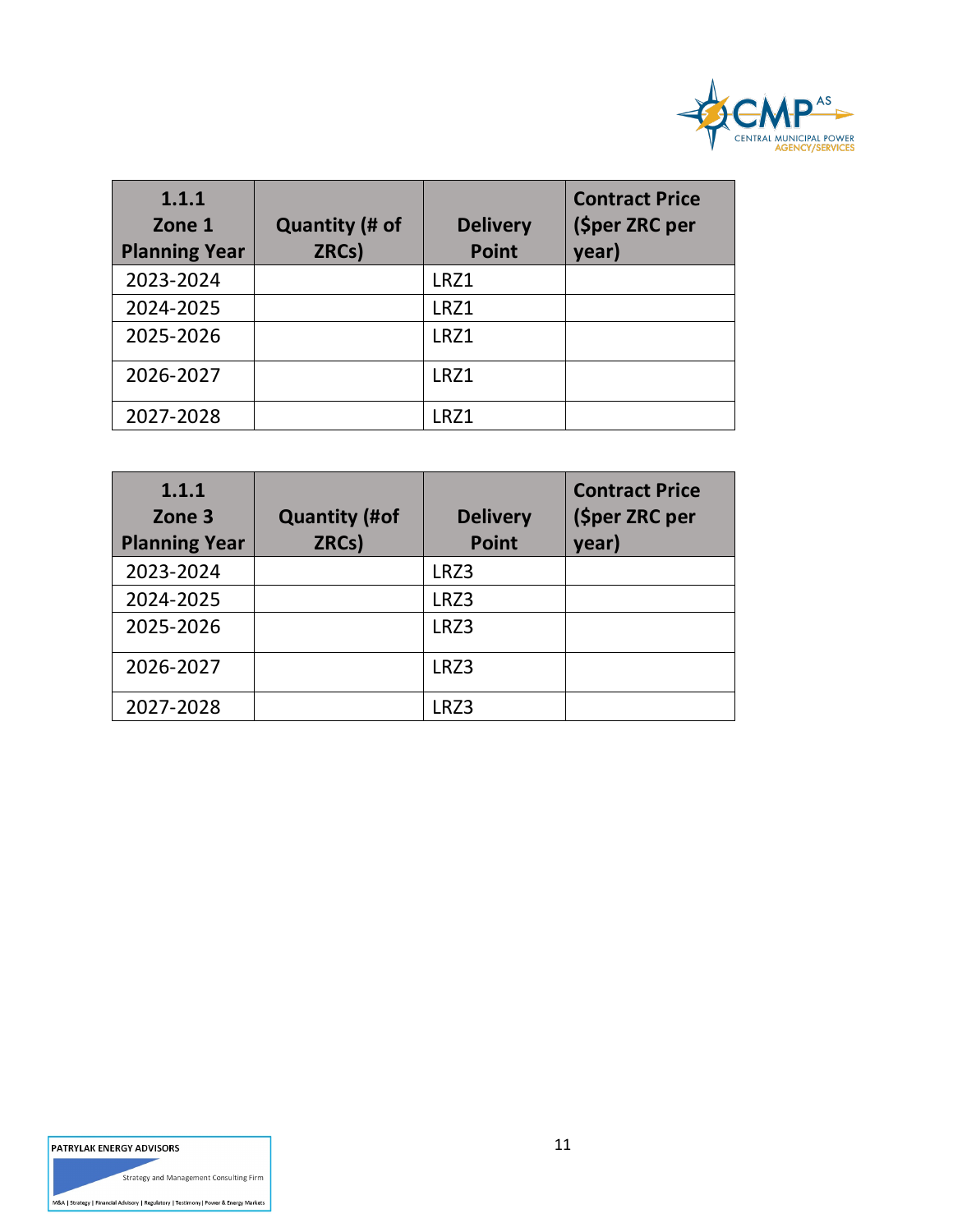

| 1.1.2<br><b>Planning Year</b> | <b>7X24 Quantity</b><br>(MWs) | <b>Delivery</b><br><b>Point</b> | <b>Contract Price</b><br>(\$per MW-hour) |
|-------------------------------|-------------------------------|---------------------------------|------------------------------------------|
| 2023-2024                     |                               | Minn Hub                        |                                          |
| 2024-2025                     |                               | Minn Hub                        |                                          |
| 2025-2026                     |                               | Minn Hub                        |                                          |
| 2026-2027                     |                               | Minn Hub                        |                                          |
| 2027-2028                     |                               | Minn Hub                        |                                          |

| 1.1.3<br><b>Planning Year</b> | <b>5X16 Quantity</b><br>(MWs) | <b>Delivery</b><br><b>Point</b> | <b>Contract Price</b><br>(\$per MW-hour) |
|-------------------------------|-------------------------------|---------------------------------|------------------------------------------|
| 2023-2024                     |                               | Minn Hub                        |                                          |
| 2024-2025                     |                               | Minn Hub                        |                                          |
| 2025-2026                     |                               | Minn Hub                        |                                          |
| 2026-2027                     |                               | <b>Minn Hub</b>                 |                                          |
| 2027-2028                     |                               | <b>Minn Hub</b>                 |                                          |

### **1.1.4 Solar Project:**

| <b>Project Name</b>                      |  |
|------------------------------------------|--|
| <b>Project Location</b>                  |  |
| Project Size Total (MW)                  |  |
| Proposal Offer Size (MW)                 |  |
| Point of Interconnection (POI)           |  |
| <b>Project Commercial Operation Date</b> |  |
| (COD'                                    |  |

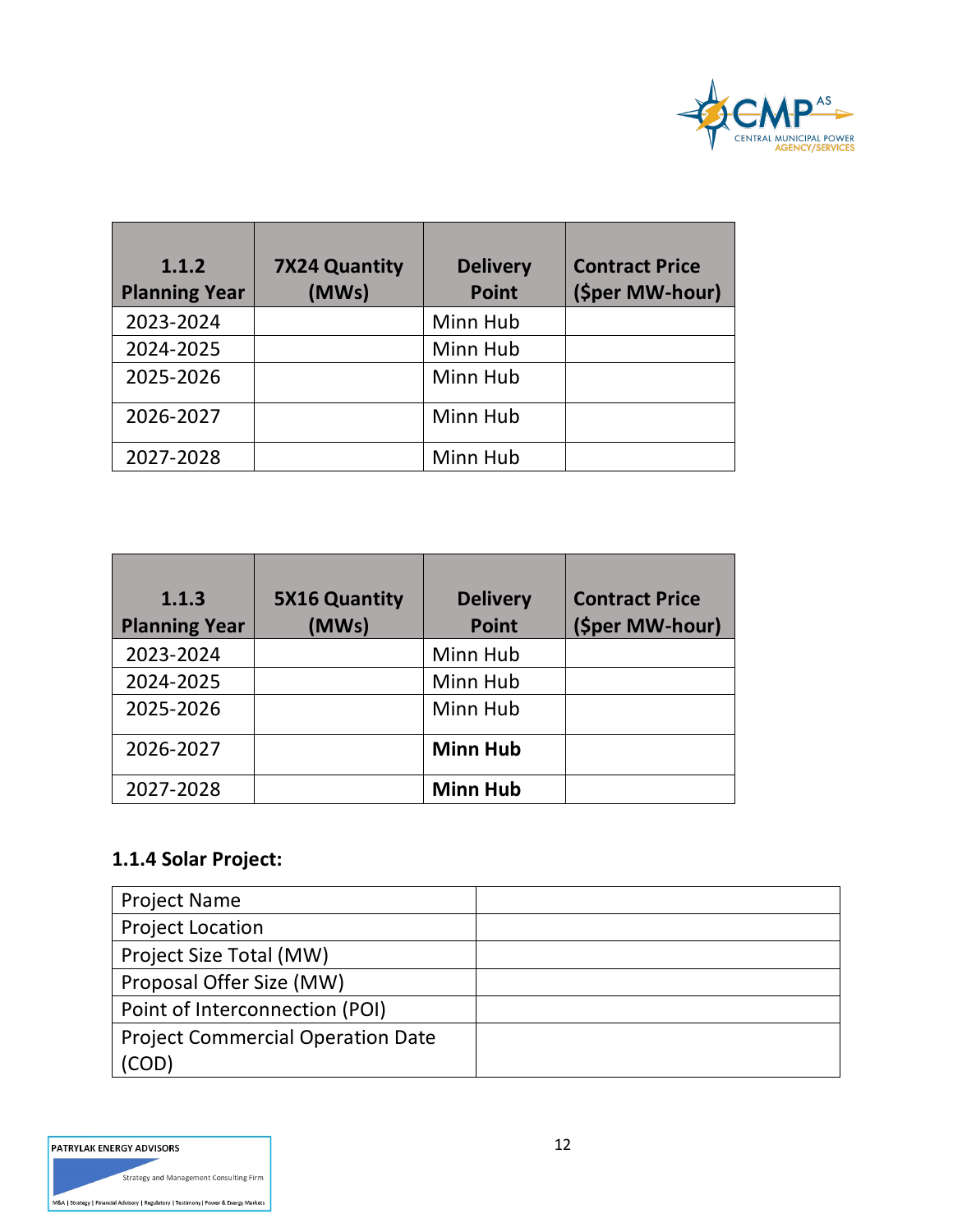

| 1.1.4<br><b>Planning Year</b> | <b>Quantity (# of</b><br>ZRCs) | <b>Delivery</b><br><b>Point</b> | <b>Contract Price</b><br>(\$per ZRC per<br>year) |
|-------------------------------|--------------------------------|---------------------------------|--------------------------------------------------|
| 2023-2024                     |                                |                                 |                                                  |
| 2024-2025                     |                                |                                 |                                                  |
| 2025-2026                     |                                |                                 |                                                  |
| 2026-2027                     |                                |                                 |                                                  |
| 2027-2028                     |                                |                                 |                                                  |

| 1.1.4<br><b>Planning</b><br>Year | <b>Nameplate</b><br><b>Quantity</b><br>(MWs) | <b>Expected</b><br><b>Capacity</b><br><b>Factor</b> | <b>Delivery</b><br><b>Point</b> | <b>Contract</b><br>Price (\$per<br><b>MW-hour)</b> | <b>Environmental</b><br><b>Attribute/REC</b><br>included |
|----------------------------------|----------------------------------------------|-----------------------------------------------------|---------------------------------|----------------------------------------------------|----------------------------------------------------------|
| $2023 -$                         |                                              |                                                     |                                 |                                                    | Yes                                                      |
| 2024                             |                                              |                                                     |                                 |                                                    |                                                          |
| $2024 -$                         |                                              |                                                     |                                 |                                                    | Yes                                                      |
| 2025                             |                                              |                                                     |                                 |                                                    |                                                          |
| 2025-                            |                                              |                                                     |                                 |                                                    | Yes                                                      |
| 2026                             |                                              |                                                     |                                 |                                                    |                                                          |
| $2026 -$                         |                                              |                                                     |                                 |                                                    | Yes                                                      |
| 2027                             |                                              |                                                     |                                 |                                                    |                                                          |
| $2027 -$                         |                                              |                                                     |                                 |                                                    | Yes                                                      |
| 2028                             |                                              |                                                     |                                 |                                                    |                                                          |